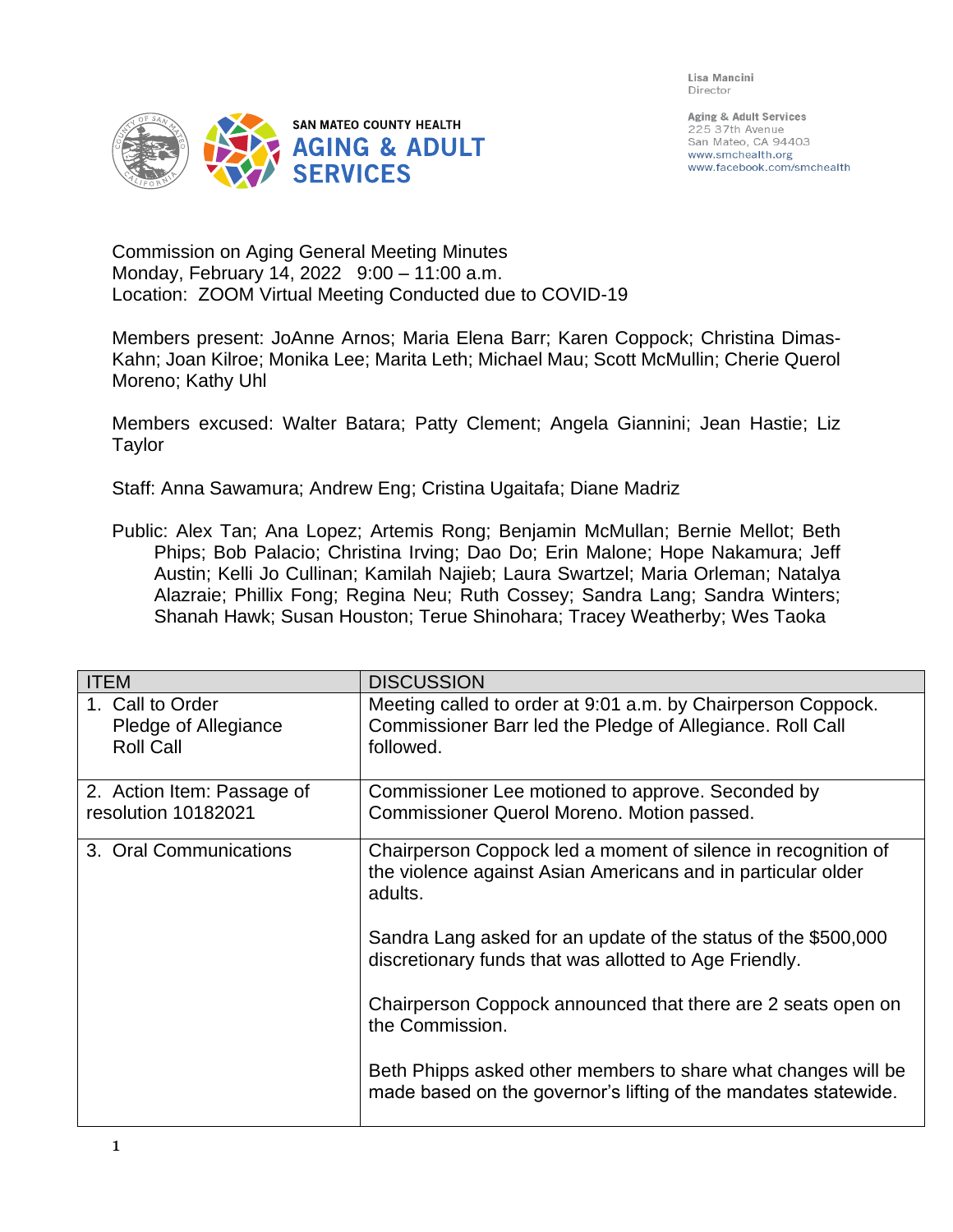| Agenda: February 14, 2022<br>by Commissioner Uhl. Motion passed.<br>5. Approval of January 10, 2022<br>Commissioner Mau motioned to approve. Seconded by<br>Commissioner Barr. Commissioner Querol Moreno abstained.<br>minutes<br>Motion passed.<br>6. Committee and Ad Hoc<br><b>Executive Committee</b><br>Chairperson Coppock thanked the committees for putting forward<br>Reports<br>recommendations for speakers for the rest of the year. They will<br>be able to start finalizing the calendar. Next month Cristina<br>Ugaitafa will be presenting an update on the area plan. She<br>recommends that everyone read the area plan ahead of time and<br>bring any questions to the presentation.<br>In April there will be an Age Friendly discussion and update. In<br>May there will be an annual report. Commissioner Coppock<br>requested committee chairs send her a list of their<br>accomplishments this past year to include in the report. She also<br>looks forward to including highlights from the upcoming retreat.<br>A list of scheduled presentations will be sent to all Commissioners<br>by Anna.<br>Chairperson Coppock announced that it is Commissioner Kilroe's<br>last meeting today and there are 2 openings on the Commission.<br>She would like to encourage people to get the word out to recruit<br>to fill the vacancies and to encourage applicants that can<br>represent the diversity of the County.<br>A letter was sent to the Board of Supervisors in support of<br>advocating for additional resources for Age Friendly work in July.<br>A second letter was drafted with suggestions on how the funds<br>can be used. Two of the recommendations were to have someone<br>from the County staff Age Friendly work and to provide post<br>certification support.<br><b>Action Item:</b> To support sending a letter to Supervisor Canepa<br>and the Board of Supervisors thanking them for the \$500,000<br>allocation to continue Age Friendly work.<br>Commissioner Lee motioned to approve the letter and<br>Commissioner Kilroe seconded it. Motion passed. | 4. Approval of Today's | Commissioner Kilroe motioned to approve the agenda. Seconded |
|------------------------------------------------------------------------------------------------------------------------------------------------------------------------------------------------------------------------------------------------------------------------------------------------------------------------------------------------------------------------------------------------------------------------------------------------------------------------------------------------------------------------------------------------------------------------------------------------------------------------------------------------------------------------------------------------------------------------------------------------------------------------------------------------------------------------------------------------------------------------------------------------------------------------------------------------------------------------------------------------------------------------------------------------------------------------------------------------------------------------------------------------------------------------------------------------------------------------------------------------------------------------------------------------------------------------------------------------------------------------------------------------------------------------------------------------------------------------------------------------------------------------------------------------------------------------------------------------------------------------------------------------------------------------------------------------------------------------------------------------------------------------------------------------------------------------------------------------------------------------------------------------------------------------------------------------------------------------------------------------------------------------------------------------------------------------------------------------------------|------------------------|--------------------------------------------------------------|
|                                                                                                                                                                                                                                                                                                                                                                                                                                                                                                                                                                                                                                                                                                                                                                                                                                                                                                                                                                                                                                                                                                                                                                                                                                                                                                                                                                                                                                                                                                                                                                                                                                                                                                                                                                                                                                                                                                                                                                                                                                                                                                            |                        |                                                              |
|                                                                                                                                                                                                                                                                                                                                                                                                                                                                                                                                                                                                                                                                                                                                                                                                                                                                                                                                                                                                                                                                                                                                                                                                                                                                                                                                                                                                                                                                                                                                                                                                                                                                                                                                                                                                                                                                                                                                                                                                                                                                                                            |                        |                                                              |
|                                                                                                                                                                                                                                                                                                                                                                                                                                                                                                                                                                                                                                                                                                                                                                                                                                                                                                                                                                                                                                                                                                                                                                                                                                                                                                                                                                                                                                                                                                                                                                                                                                                                                                                                                                                                                                                                                                                                                                                                                                                                                                            |                        |                                                              |
|                                                                                                                                                                                                                                                                                                                                                                                                                                                                                                                                                                                                                                                                                                                                                                                                                                                                                                                                                                                                                                                                                                                                                                                                                                                                                                                                                                                                                                                                                                                                                                                                                                                                                                                                                                                                                                                                                                                                                                                                                                                                                                            |                        |                                                              |
|                                                                                                                                                                                                                                                                                                                                                                                                                                                                                                                                                                                                                                                                                                                                                                                                                                                                                                                                                                                                                                                                                                                                                                                                                                                                                                                                                                                                                                                                                                                                                                                                                                                                                                                                                                                                                                                                                                                                                                                                                                                                                                            |                        |                                                              |
|                                                                                                                                                                                                                                                                                                                                                                                                                                                                                                                                                                                                                                                                                                                                                                                                                                                                                                                                                                                                                                                                                                                                                                                                                                                                                                                                                                                                                                                                                                                                                                                                                                                                                                                                                                                                                                                                                                                                                                                                                                                                                                            |                        |                                                              |
|                                                                                                                                                                                                                                                                                                                                                                                                                                                                                                                                                                                                                                                                                                                                                                                                                                                                                                                                                                                                                                                                                                                                                                                                                                                                                                                                                                                                                                                                                                                                                                                                                                                                                                                                                                                                                                                                                                                                                                                                                                                                                                            |                        |                                                              |
|                                                                                                                                                                                                                                                                                                                                                                                                                                                                                                                                                                                                                                                                                                                                                                                                                                                                                                                                                                                                                                                                                                                                                                                                                                                                                                                                                                                                                                                                                                                                                                                                                                                                                                                                                                                                                                                                                                                                                                                                                                                                                                            |                        |                                                              |
|                                                                                                                                                                                                                                                                                                                                                                                                                                                                                                                                                                                                                                                                                                                                                                                                                                                                                                                                                                                                                                                                                                                                                                                                                                                                                                                                                                                                                                                                                                                                                                                                                                                                                                                                                                                                                                                                                                                                                                                                                                                                                                            |                        |                                                              |
|                                                                                                                                                                                                                                                                                                                                                                                                                                                                                                                                                                                                                                                                                                                                                                                                                                                                                                                                                                                                                                                                                                                                                                                                                                                                                                                                                                                                                                                                                                                                                                                                                                                                                                                                                                                                                                                                                                                                                                                                                                                                                                            |                        |                                                              |
|                                                                                                                                                                                                                                                                                                                                                                                                                                                                                                                                                                                                                                                                                                                                                                                                                                                                                                                                                                                                                                                                                                                                                                                                                                                                                                                                                                                                                                                                                                                                                                                                                                                                                                                                                                                                                                                                                                                                                                                                                                                                                                            |                        |                                                              |
|                                                                                                                                                                                                                                                                                                                                                                                                                                                                                                                                                                                                                                                                                                                                                                                                                                                                                                                                                                                                                                                                                                                                                                                                                                                                                                                                                                                                                                                                                                                                                                                                                                                                                                                                                                                                                                                                                                                                                                                                                                                                                                            |                        |                                                              |
|                                                                                                                                                                                                                                                                                                                                                                                                                                                                                                                                                                                                                                                                                                                                                                                                                                                                                                                                                                                                                                                                                                                                                                                                                                                                                                                                                                                                                                                                                                                                                                                                                                                                                                                                                                                                                                                                                                                                                                                                                                                                                                            |                        |                                                              |
|                                                                                                                                                                                                                                                                                                                                                                                                                                                                                                                                                                                                                                                                                                                                                                                                                                                                                                                                                                                                                                                                                                                                                                                                                                                                                                                                                                                                                                                                                                                                                                                                                                                                                                                                                                                                                                                                                                                                                                                                                                                                                                            |                        |                                                              |
|                                                                                                                                                                                                                                                                                                                                                                                                                                                                                                                                                                                                                                                                                                                                                                                                                                                                                                                                                                                                                                                                                                                                                                                                                                                                                                                                                                                                                                                                                                                                                                                                                                                                                                                                                                                                                                                                                                                                                                                                                                                                                                            |                        |                                                              |
|                                                                                                                                                                                                                                                                                                                                                                                                                                                                                                                                                                                                                                                                                                                                                                                                                                                                                                                                                                                                                                                                                                                                                                                                                                                                                                                                                                                                                                                                                                                                                                                                                                                                                                                                                                                                                                                                                                                                                                                                                                                                                                            |                        |                                                              |
|                                                                                                                                                                                                                                                                                                                                                                                                                                                                                                                                                                                                                                                                                                                                                                                                                                                                                                                                                                                                                                                                                                                                                                                                                                                                                                                                                                                                                                                                                                                                                                                                                                                                                                                                                                                                                                                                                                                                                                                                                                                                                                            |                        |                                                              |
|                                                                                                                                                                                                                                                                                                                                                                                                                                                                                                                                                                                                                                                                                                                                                                                                                                                                                                                                                                                                                                                                                                                                                                                                                                                                                                                                                                                                                                                                                                                                                                                                                                                                                                                                                                                                                                                                                                                                                                                                                                                                                                            |                        |                                                              |
|                                                                                                                                                                                                                                                                                                                                                                                                                                                                                                                                                                                                                                                                                                                                                                                                                                                                                                                                                                                                                                                                                                                                                                                                                                                                                                                                                                                                                                                                                                                                                                                                                                                                                                                                                                                                                                                                                                                                                                                                                                                                                                            |                        |                                                              |
|                                                                                                                                                                                                                                                                                                                                                                                                                                                                                                                                                                                                                                                                                                                                                                                                                                                                                                                                                                                                                                                                                                                                                                                                                                                                                                                                                                                                                                                                                                                                                                                                                                                                                                                                                                                                                                                                                                                                                                                                                                                                                                            |                        |                                                              |
|                                                                                                                                                                                                                                                                                                                                                                                                                                                                                                                                                                                                                                                                                                                                                                                                                                                                                                                                                                                                                                                                                                                                                                                                                                                                                                                                                                                                                                                                                                                                                                                                                                                                                                                                                                                                                                                                                                                                                                                                                                                                                                            |                        |                                                              |
|                                                                                                                                                                                                                                                                                                                                                                                                                                                                                                                                                                                                                                                                                                                                                                                                                                                                                                                                                                                                                                                                                                                                                                                                                                                                                                                                                                                                                                                                                                                                                                                                                                                                                                                                                                                                                                                                                                                                                                                                                                                                                                            |                        |                                                              |
|                                                                                                                                                                                                                                                                                                                                                                                                                                                                                                                                                                                                                                                                                                                                                                                                                                                                                                                                                                                                                                                                                                                                                                                                                                                                                                                                                                                                                                                                                                                                                                                                                                                                                                                                                                                                                                                                                                                                                                                                                                                                                                            |                        |                                                              |
|                                                                                                                                                                                                                                                                                                                                                                                                                                                                                                                                                                                                                                                                                                                                                                                                                                                                                                                                                                                                                                                                                                                                                                                                                                                                                                                                                                                                                                                                                                                                                                                                                                                                                                                                                                                                                                                                                                                                                                                                                                                                                                            |                        |                                                              |
|                                                                                                                                                                                                                                                                                                                                                                                                                                                                                                                                                                                                                                                                                                                                                                                                                                                                                                                                                                                                                                                                                                                                                                                                                                                                                                                                                                                                                                                                                                                                                                                                                                                                                                                                                                                                                                                                                                                                                                                                                                                                                                            |                        |                                                              |
|                                                                                                                                                                                                                                                                                                                                                                                                                                                                                                                                                                                                                                                                                                                                                                                                                                                                                                                                                                                                                                                                                                                                                                                                                                                                                                                                                                                                                                                                                                                                                                                                                                                                                                                                                                                                                                                                                                                                                                                                                                                                                                            |                        |                                                              |
|                                                                                                                                                                                                                                                                                                                                                                                                                                                                                                                                                                                                                                                                                                                                                                                                                                                                                                                                                                                                                                                                                                                                                                                                                                                                                                                                                                                                                                                                                                                                                                                                                                                                                                                                                                                                                                                                                                                                                                                                                                                                                                            |                        |                                                              |
|                                                                                                                                                                                                                                                                                                                                                                                                                                                                                                                                                                                                                                                                                                                                                                                                                                                                                                                                                                                                                                                                                                                                                                                                                                                                                                                                                                                                                                                                                                                                                                                                                                                                                                                                                                                                                                                                                                                                                                                                                                                                                                            |                        |                                                              |
|                                                                                                                                                                                                                                                                                                                                                                                                                                                                                                                                                                                                                                                                                                                                                                                                                                                                                                                                                                                                                                                                                                                                                                                                                                                                                                                                                                                                                                                                                                                                                                                                                                                                                                                                                                                                                                                                                                                                                                                                                                                                                                            |                        |                                                              |
|                                                                                                                                                                                                                                                                                                                                                                                                                                                                                                                                                                                                                                                                                                                                                                                                                                                                                                                                                                                                                                                                                                                                                                                                                                                                                                                                                                                                                                                                                                                                                                                                                                                                                                                                                                                                                                                                                                                                                                                                                                                                                                            |                        |                                                              |
|                                                                                                                                                                                                                                                                                                                                                                                                                                                                                                                                                                                                                                                                                                                                                                                                                                                                                                                                                                                                                                                                                                                                                                                                                                                                                                                                                                                                                                                                                                                                                                                                                                                                                                                                                                                                                                                                                                                                                                                                                                                                                                            |                        |                                                              |
|                                                                                                                                                                                                                                                                                                                                                                                                                                                                                                                                                                                                                                                                                                                                                                                                                                                                                                                                                                                                                                                                                                                                                                                                                                                                                                                                                                                                                                                                                                                                                                                                                                                                                                                                                                                                                                                                                                                                                                                                                                                                                                            |                        |                                                              |
|                                                                                                                                                                                                                                                                                                                                                                                                                                                                                                                                                                                                                                                                                                                                                                                                                                                                                                                                                                                                                                                                                                                                                                                                                                                                                                                                                                                                                                                                                                                                                                                                                                                                                                                                                                                                                                                                                                                                                                                                                                                                                                            |                        |                                                              |
| <b>Resource Access Committee</b>                                                                                                                                                                                                                                                                                                                                                                                                                                                                                                                                                                                                                                                                                                                                                                                                                                                                                                                                                                                                                                                                                                                                                                                                                                                                                                                                                                                                                                                                                                                                                                                                                                                                                                                                                                                                                                                                                                                                                                                                                                                                           |                        |                                                              |
| Commissioner Lee reported that they are working on finalizing the                                                                                                                                                                                                                                                                                                                                                                                                                                                                                                                                                                                                                                                                                                                                                                                                                                                                                                                                                                                                                                                                                                                                                                                                                                                                                                                                                                                                                                                                                                                                                                                                                                                                                                                                                                                                                                                                                                                                                                                                                                          |                        |                                                              |
| Help at Home guide. They are hoping to have that completed by<br>the end of this month or early next month. In terms of going                                                                                                                                                                                                                                                                                                                                                                                                                                                                                                                                                                                                                                                                                                                                                                                                                                                                                                                                                                                                                                                                                                                                                                                                                                                                                                                                                                                                                                                                                                                                                                                                                                                                                                                                                                                                                                                                                                                                                                              |                        |                                                              |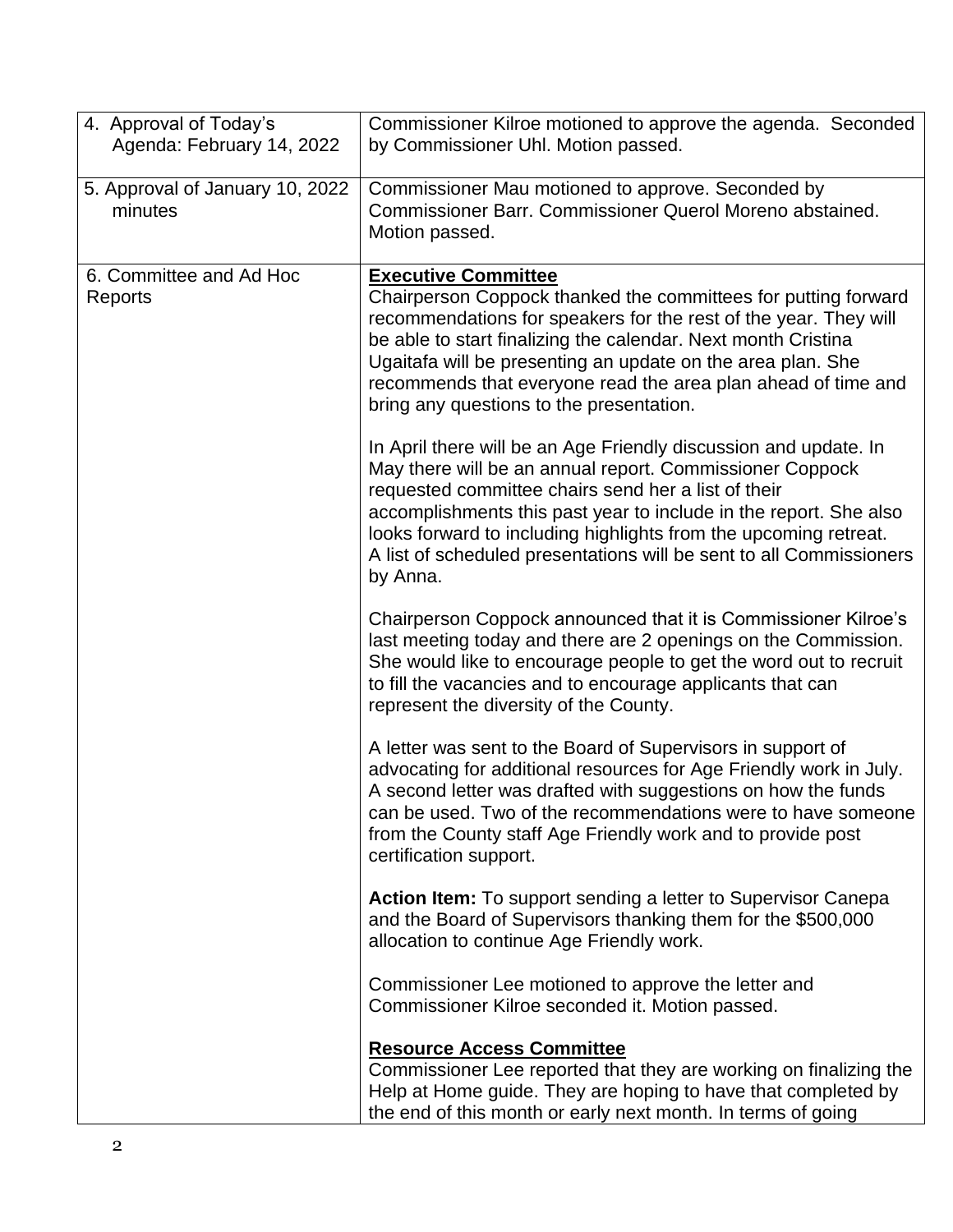|                   | forward, they are going to concentrate on establishing procedures<br>for tabling and participating at community events. They will also<br>be working on updating contacts in their building relationship<br>effort.                                                                                                                                                                                                                                                                                                                                                                                                                                                                                                                                                                                                                                                                       |
|-------------------|-------------------------------------------------------------------------------------------------------------------------------------------------------------------------------------------------------------------------------------------------------------------------------------------------------------------------------------------------------------------------------------------------------------------------------------------------------------------------------------------------------------------------------------------------------------------------------------------------------------------------------------------------------------------------------------------------------------------------------------------------------------------------------------------------------------------------------------------------------------------------------------------|
|                   | <b>MISO (Middle Income Senior Opportunities) Committee</b><br>Commissioner Dimas-Kahn reported that they are working on<br>their workplan for 2022. They decided to keep the same goals<br>from last year but expand them. Goal one is to map and identify<br>opportunities to address food insecurities for older adults in San<br>Mateo County. Goal two was to educate and prepare older adults<br>for disaster preparedness and goal three was employment<br>training for older adults who would like more financial security and<br>more money to live on. They decided to change the phrasing of<br>some of the goals to also include living safely at home,<br>employment opportunities, the digital divide as well as other<br>items. Their next meeting is the last Monday of the month at 8:30<br>am. They are also working with the Age Friendly movement in<br>Half Moon Bay. |
|                   | <b>Transportation Committee</b><br>Commissioner Mau reported that they just had their meeting last<br>Thursday. The main topic of discussion was to get a guest<br>speaker for one of the future commission meetings. They would<br>like to get a SamTrans representative to discuss changes to the<br>transportation system and specific services that they offer to<br>seniors.                                                                                                                                                                                                                                                                                                                                                                                                                                                                                                         |
| 7. Member Reports | Commissioner Kilroe reported that the Housing Community<br>Development Committee assists in the development of housing,<br>both public and senior housing buildings anywhere within the<br>County. In their meetings, they are given reports and are able to<br>question the details and then are able to vote on whether they<br>agree with how much financial support the County is providing.<br>Commissioner McMullin would like to encourage someone from                                                                                                                                                                                                                                                                                                                                                                                                                            |
|                   | the Commission to consider joining the San Mateo County<br>Housing and Community Development committee.<br>Commissioner Leth reports that the taskforce with age friendly                                                                                                                                                                                                                                                                                                                                                                                                                                                                                                                                                                                                                                                                                                                 |
|                   | communities in Half Moon Bay and the Coastside have completed<br>the application process and it will be [resented to the city council<br>tomorrow and then they will submit to AARP by the end of the<br>week.                                                                                                                                                                                                                                                                                                                                                                                                                                                                                                                                                                                                                                                                            |
|                   | Commissioner Querol Moreno reports that they have been able to<br>connect with the Allies for Older Adults in East Palo Alto. Thankful                                                                                                                                                                                                                                                                                                                                                                                                                                                                                                                                                                                                                                                                                                                                                    |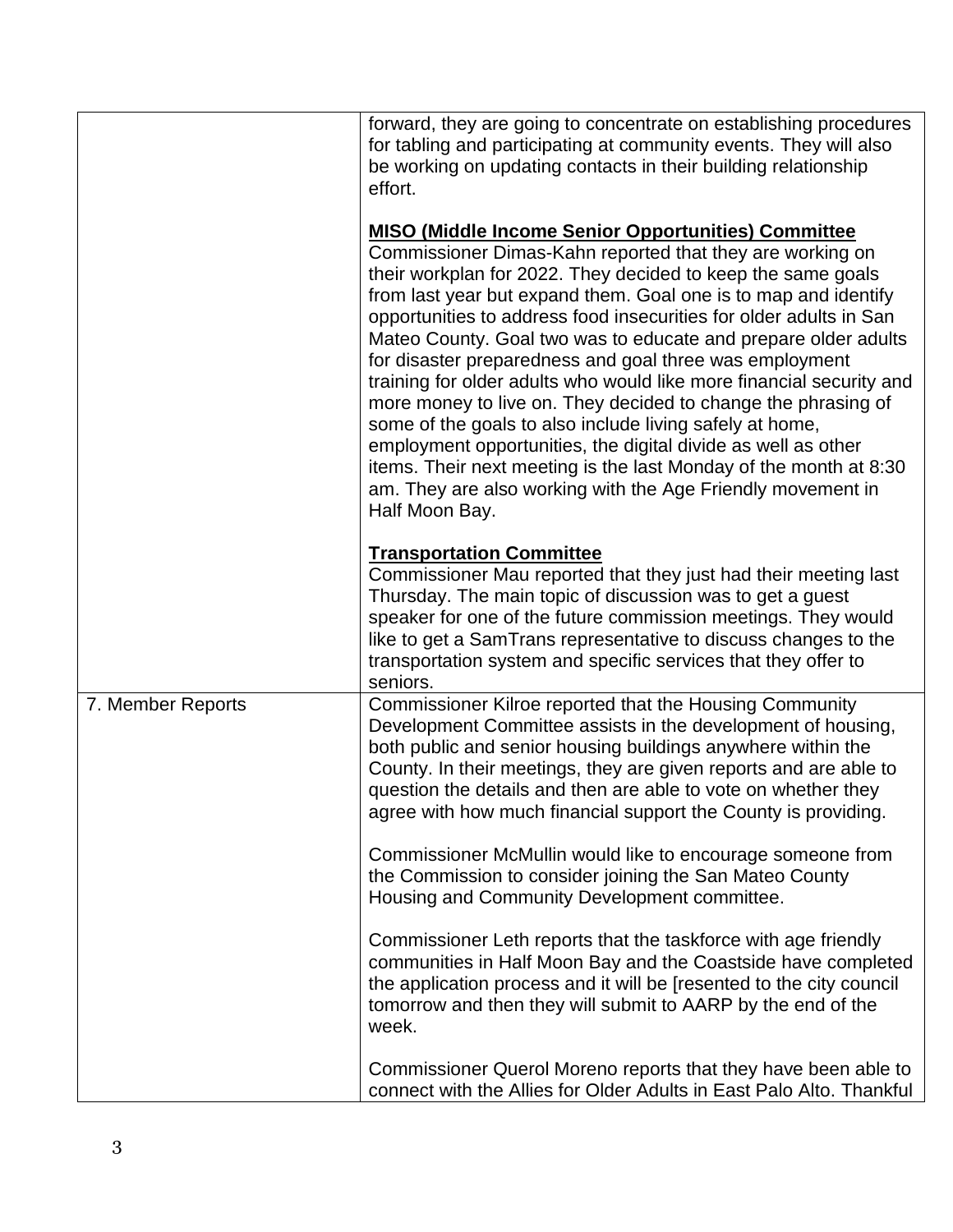|                  | to have 2 of their representatives at the meeting to make sure the<br>voices of their constituents are represented.                                                                                                                                                                                                                                                                                                                                                                                                                                                                                                                                                                                                                                                                                                                                                                     |
|------------------|-----------------------------------------------------------------------------------------------------------------------------------------------------------------------------------------------------------------------------------------------------------------------------------------------------------------------------------------------------------------------------------------------------------------------------------------------------------------------------------------------------------------------------------------------------------------------------------------------------------------------------------------------------------------------------------------------------------------------------------------------------------------------------------------------------------------------------------------------------------------------------------------|
|                  | Commissioner Dimas-Kahn reports that the Half Moon Bay Age<br>Friendly taskforce application includes creating a coalition to<br>oversee and initiate all the objectives.                                                                                                                                                                                                                                                                                                                                                                                                                                                                                                                                                                                                                                                                                                               |
|                  | Commissioner McMullin reported that he got an opportunity to<br>collaborate with several agencies on a used medical equipment<br>loan program. They have collected a couple of hundred items in<br>the last few months. The idea is to loan it out similar to a library<br>system.                                                                                                                                                                                                                                                                                                                                                                                                                                                                                                                                                                                                      |
|                  | Chairperson Coppock reports that the retreat will be held on<br>March 31 <sup>st</sup> from 9am to 1pm and it will be virtual. The county will<br>provide a moderator so everyone can fully participate and<br>engage. Commissioner Clement will be scheduling a planning<br>meeting in early March.                                                                                                                                                                                                                                                                                                                                                                                                                                                                                                                                                                                    |
| 8. Staff Reports | Anna Sawamura reported that starting Wednesday, February 16,<br>residents will be able to go mask less in most places as we<br>prepare to relax state guidance placing rulemaking back in the<br>hands of businesses. Chief of Health, Louise Rogers, has noted<br>that mask requirements will not be lifted across the board so there<br>will still be mandated mask requirements in certain settings such<br>as public transportation, medical or correctional facilities, schools,<br>congregate settings such as long-term care facilities and<br>homeless shelters. Any unvaccinated individuals will still be<br>required to wear masks when indoors. Establishments will be<br>tasked with the responsibility to decide whether to request all who<br>enter their business to wear a mask and to check for vaccination<br>status or they can choose to abide by an honor system. |
|                  | There are two vacancies on the Commission and the clerk of the<br>Board of Supervisors has posted it on their site. They have<br>requested that anyone who would like to apply go through their<br>application process. The process has not changed. The Board of<br>Supervisors will review all the applications and then decide upon<br>who will be interviewed. There will be an interview process that<br>would include a member of the Commission. Anna Sawamura is<br>usually asked if she would like to attend as the staff liaison but the<br>final decision will be made by the Board of Supervisors upon the<br>recommendation of the CoA Commissioners who are also part of<br>the process.                                                                                                                                                                                  |
|                  | They are currently preparing to release a request for proposal for<br>all programs and the release date will be February 23. The                                                                                                                                                                                                                                                                                                                                                                                                                                                                                                                                                                                                                                                                                                                                                        |